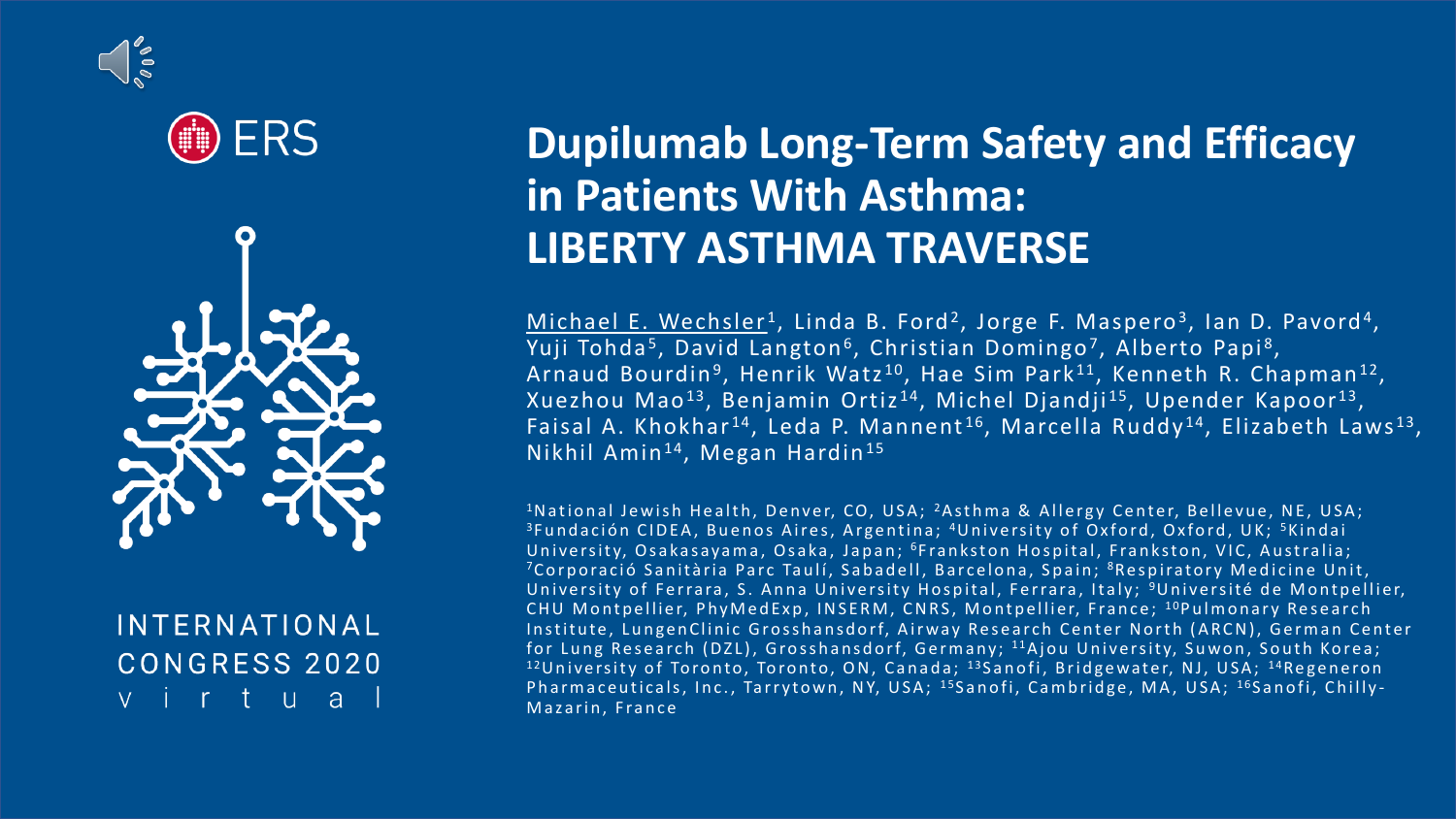## **Conflict of interest disclosure**



- I have no real or perceived conflicts of interest that relate to this presentation
- $\boxtimes$  I have the following real or perceived conflicts of interest that relate to this presentation:

| <b>Affiliation / financial interest</b>            | <b>Commercial company</b>                                                                                                                                                                                  |
|----------------------------------------------------|------------------------------------------------------------------------------------------------------------------------------------------------------------------------------------------------------------|
| <b>Grants / research support:</b>                  | GSK, Sanofi                                                                                                                                                                                                |
| <b>Honoraria or consultation fees:</b>             | AstraZeneca, Boehringer Ingelheim, Equillium, Gala Therapeutics, Genentech, Genzyme, GSK, Mylan,<br>Novartis, Pulmatrix, ResTORbio, Regeneron Pharmaceuticals, Inc., Sanofi, Sentien Biotechnologies, Teva |
| Participation in a company sponsored<br>bureau:    |                                                                                                                                                                                                            |
| <b>Stock shareholder:</b>                          |                                                                                                                                                                                                            |
| Spouse / partner:                                  |                                                                                                                                                                                                            |
| Other support / potential conflict of<br>interest: |                                                                                                                                                                                                            |

This event is accredited for CME credits by EBAP and EACCME and speakers are required to disclose their potential conflict of interest. The intent of this disclosure is not to prevent a speaker with a conflict of interest (any significant financial relationship a speaker has with manufacturers or providers of any commercial products or services relevant to the talk) from making a presentation, but rather to provide listeners with information on which they can make their own judgments. It remains for audience members to determine whether the speaker's interests, or relationships may influence the presentation. The ERS does not view the existence of these interests or commitments as necessarily implying bias or decreasing the value of the speaker's presentation. Drug or device advertisement is forbidden.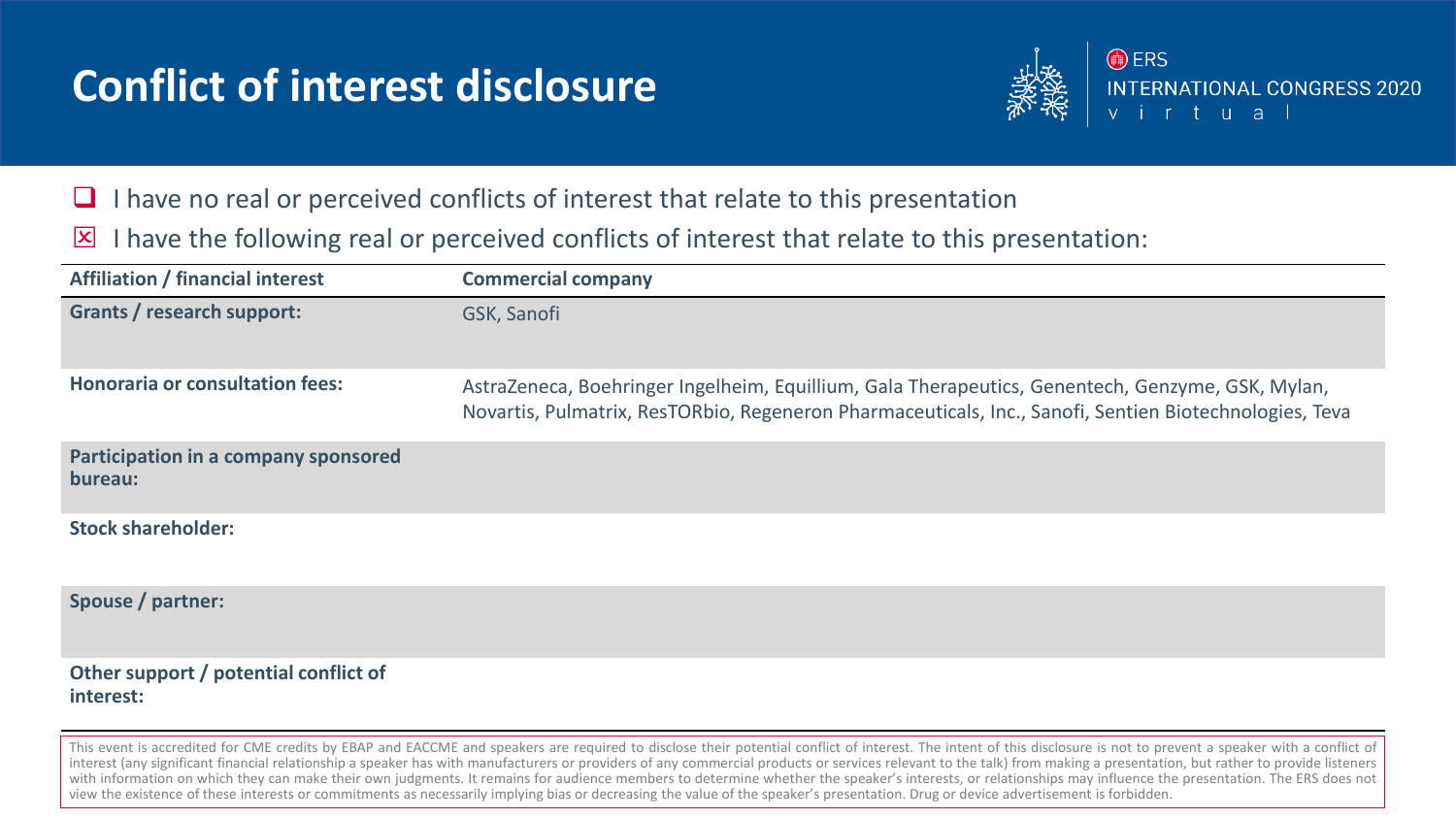## **Background and aim**



- Dupilumab, a fully human monoclonal antibody, blocks the shared receptor component for IL-4 and IL-13, key and central drivers of type 2 inflammation in multiple diseases<sup>1-4</sup>
- The efficacy and safety of dupilumab up to 1 year have been demonstrated
	- In the phase 2b DRI (P2b; NCT01854047)<sup>5</sup> and phase 3 QUEST (NCT02414854)<sup>6</sup> studies, add-on dupilumab 200 mg and 300 mg q2w, vs placebo, significantly reduced severe asthma exacerbations and improved pre-BD FEV<sub>1</sub> in patients with uncontrolled, moderate-to-severe asthma with greater treatment effects in patients with elevated type 2 biomarkers at baseline

#### **Aim**

• **To evaluate the long-term safety, tolerability, and efficacy of dupilumab in an open-label extension study (NCT02134028) of patients with asthma who completed a previous dupilumab asthma clinical study (P2b, phase 3 QUEST, phase 2a EXPEDITION [NCT02573233], or phase 3 VENTURE [NCT02528214])**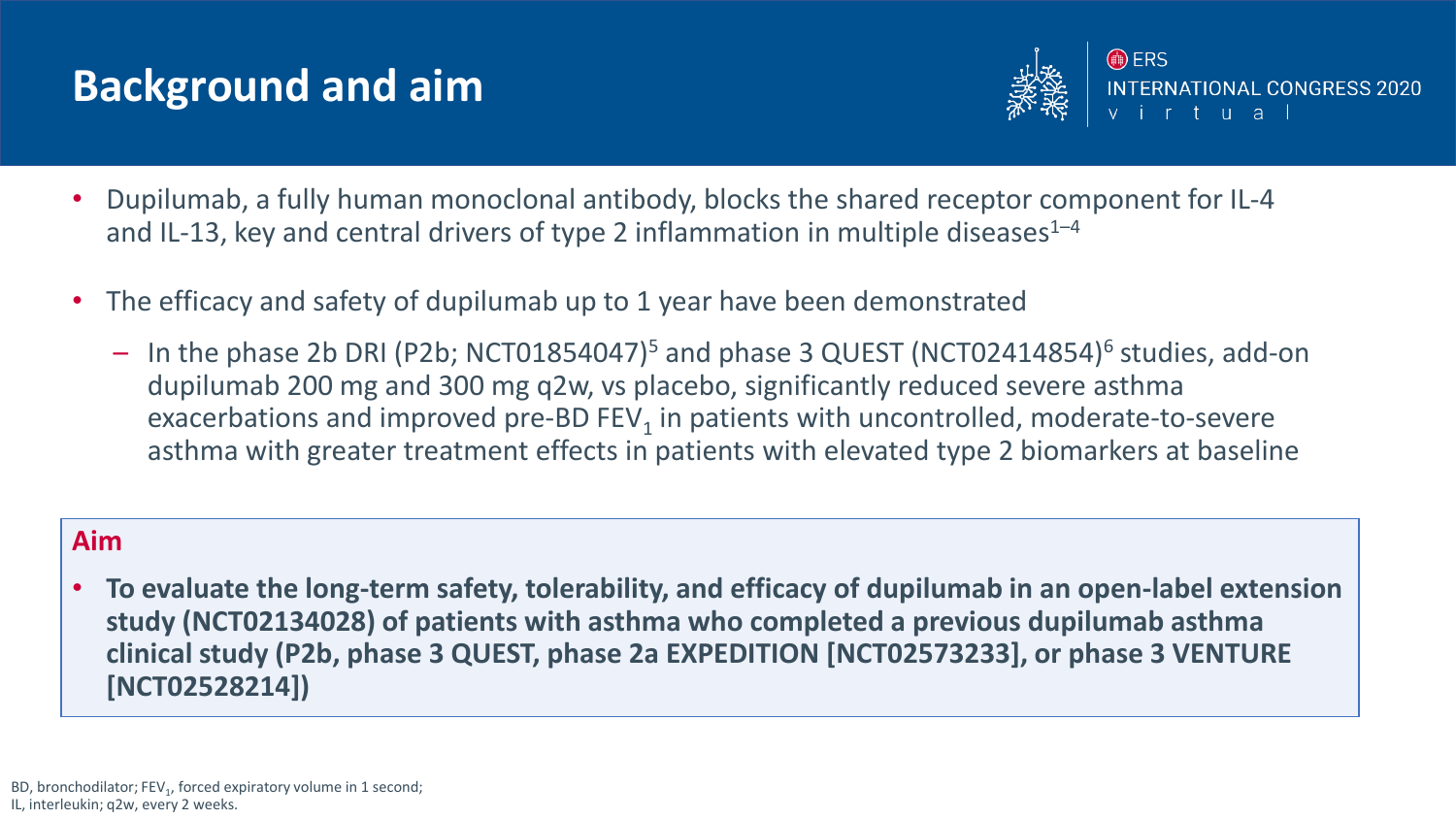# **LIBERTY ASTHMA TRAVERSE open-label extension study (NCT02134028) study design**





Patient numbers presented for parent studies represent the number of patients who enrolled into and were exposed to treatment in the OLE. <sup>a</sup>Total number of patients enrolled and exposed to treatment in the OLE. <sup>b</sup>Total number of patients who continued to be exposed to treatment beyond 48 weeks. OCS, oral corticosteroid; OLE, open-label extension; q4w, every 4 weeks; SC, subcutaneous.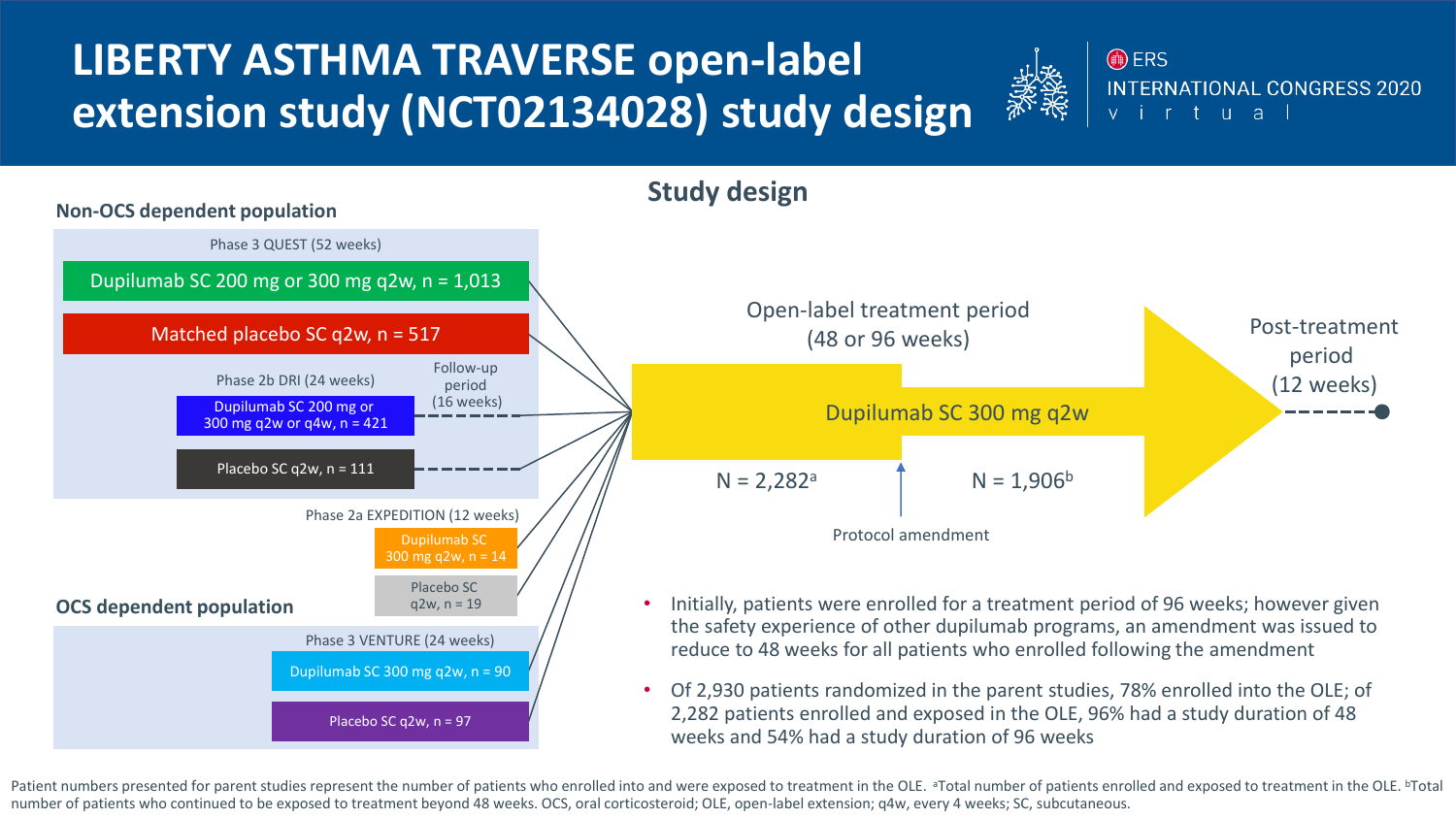## **Rates of TEAEs in the OLE were similar to those observed in the parent studies<sup>5</sup>–<sup>7</sup> with no new safety signals identified**



**A** ERS **INTERNATIONAL CONGRESS 2020** virtual

• Rates of TEAEs in the overall ITT populations of the parent studies, P2b, QUEST, and VENTURE, were 75-83%, 81-83%, and 62-64%, respectively<sup>5-7</sup>

| <b>OLE outcomes</b>                                                   | <b>Patients from P2b</b>                      |                                                 | <b>Patients from QUEST</b>                    |                                                   | <b>Patients from VENTURE</b>                 |                                                |  |
|-----------------------------------------------------------------------|-----------------------------------------------|-------------------------------------------------|-----------------------------------------------|---------------------------------------------------|----------------------------------------------|------------------------------------------------|--|
|                                                                       | Placebo/dupilumab <sup>a</sup><br>$(n = 111)$ | Dupilumab/dupilumab <sup>b</sup><br>$(n = 421)$ | Placebo/dupilumab <sup>a</sup><br>$(n = 517)$ | Dupilumab/dupilumab <sup>b</sup><br>$(n = 1,013)$ | Placebo/dupilumab <sup>a</sup><br>$(n = 97)$ | Dupilumab/dupilumab <sup>b</sup><br>$(n = 90)$ |  |
| <b>Patients with any TEAE</b>                                         |                                               |                                                 |                                               |                                                   |                                              |                                                |  |
| $n (\%)$                                                              | 88 (79.3)                                     | 369(87.6)                                       | 414(80.1)                                     | 789 (77.9)                                        | 74 (76.3)                                    | 70 (77.8)                                      |  |
| nP/PY (nP/100 PY) <sup>c</sup>                                        | 88/72.5 (121.4)                               | 369/228.7 (161.4)                               | 414/293.6 (141.0)                             | 789/613.6 (128.6)                                 | 74/57.0 (129.8)                              | 70/53.8 (130.0)                                |  |
| Patients with any treatment-emergent SAE                              |                                               |                                                 |                                               |                                                   |                                              |                                                |  |
| $n(\%)$                                                               | 14(12.6)                                      | 42(10.0)                                        | 48(9.3)                                       | 106(10.5)                                         | 12(12.4)                                     | 10(11.1)                                       |  |
| nP/PY (nP/100 PY) <sup>c</sup>                                        | 14/207.0(6.8)                                 | 42/794.2 (5.3)                                  | 48/747.9 (6.4)                                | 106/1457.6(7.3)                                   | 12/125.3(9.6)                                | 10/119.4(8.4)                                  |  |
| Patients with any TEAE leading to death                               |                                               |                                                 |                                               |                                                   |                                              |                                                |  |
| $n (\%)$                                                              | $\overline{0}$                                | 3(0.7)                                          | $\overline{0}$                                | 1 (< 0.1)                                         | $\mathbf{0}$                                 | $\mathbf{0}$                                   |  |
| nP/PY (nP/100 PY) <sup>c</sup>                                        | 0/222.3                                       | 3/827.6(0.4)                                    | 0/780.5                                       | $1/1543.4$ (< 0.1)                                | 0/137.6                                      | 0/124.8                                        |  |
| Patients with any TEAE leading to permanent treatment discontinuation |                                               |                                                 |                                               |                                                   |                                              |                                                |  |
| $n$ (%)                                                               | 3(2.7)                                        | 19(4.5)                                         | 12(2.3)                                       | 31(3.1)                                           | 4(4.1)                                       | 5(5.6)                                         |  |
| nP/PY (nP/100 PY) <sup>c</sup>                                        | 3/221.5(1.4)                                  | 19/822.4 (2.3)                                  | 12/777.1(1.5)                                 | 31/1534.4(2.0)                                    | 4/136.4(2.9)                                 | 5/123.5(4.0)                                   |  |

• The most common TEAEs occurring in any treatment group during OLE were nasopharyngitis and injection-site erythema, 9–13% of patients experienced SAEs, the number of patients with TEAE leading to permanent discontinuation was low and 4 deaths occurred (metastatic lung cancer, adenocarcinoma gastric, craniocerebral injury, and respiratory failure)

apatients who had been in the placebo arms of the parent studies and then exposed to dupilumab 300 mg q2w in the OLE. bpatients who had been in the dupilumab arms of the parent studies and exposed to dupilumab 300 mg q2w i <sup>c</sup>For patients with event, PY are calculated up to the date of the first incidence; for patients without event, PY correspond to the length of study observation period.

ITT, intent-to-treat; MedDRA, Medical Dictionary for Regulatory Activities; n (%), number and percentage of patients with ≥ 1 TEAE; nP, number of patients with any event; nP/100 PY, number of patients with ≥ 1 event per 1 years; SAE, serious adverse event; TEAE, treatment-emergent adverse event.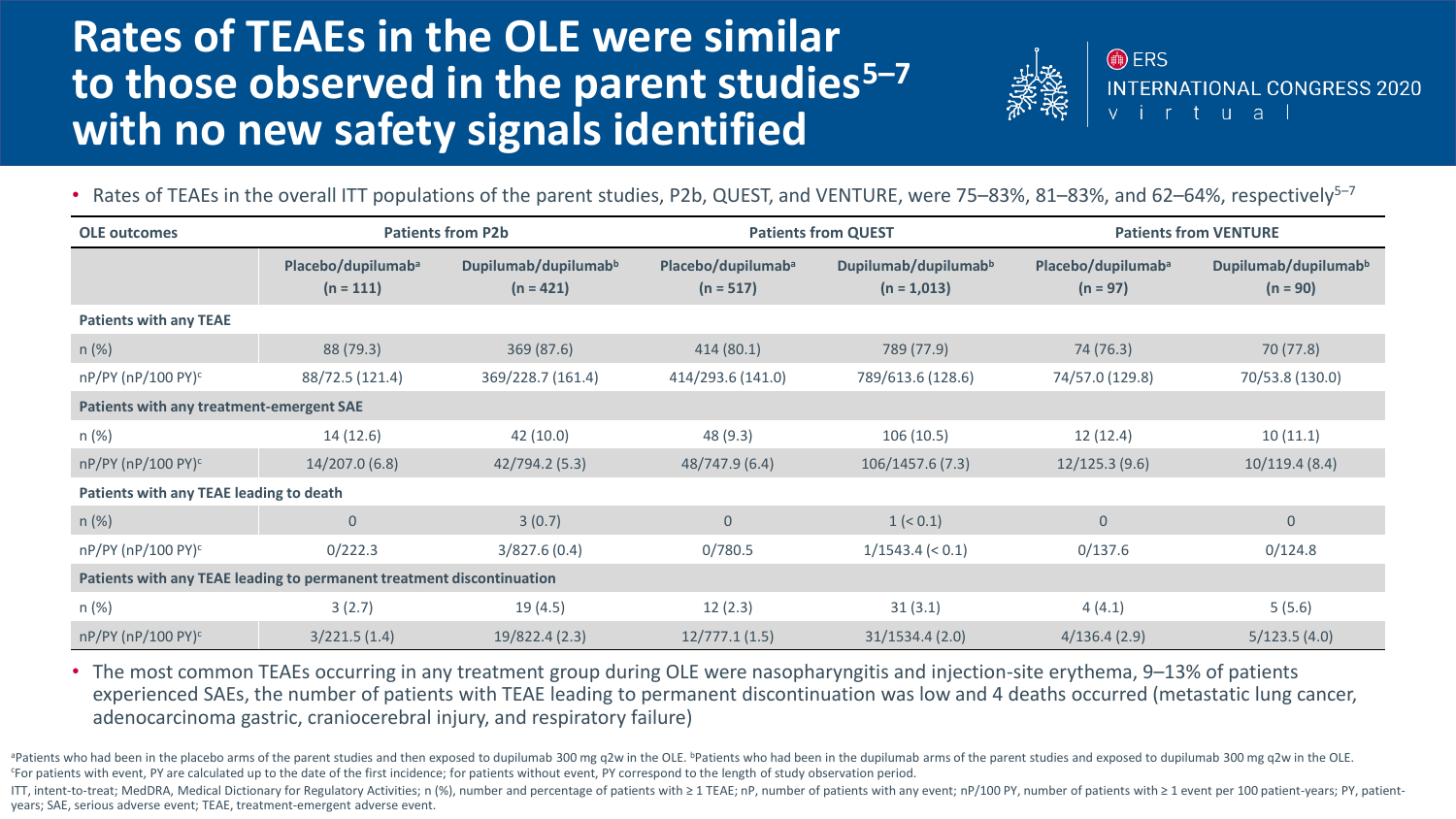**In non-OCS dependent patients, the low unadjusted annualized exacerbation rate observed in the parent studies<sup>5</sup>–<sup>7</sup> were sustained during the OLE** 



- At parent study baseline for P2b and QUEST, mean number of exacerbations in the past year across treatment groups in the overall ITT populations were 1.85–2.37 and 2.02– 2.31, respectively<sup>5,6</sup>
- At end of parent study treatment, unadjusted AER for placebo- and dupilumab-treated patients were 1.07 and 0.31–0.69 for P2b and 0.98–1.09 and 0.48– 0.56 for QUEST, respectively
- During the OLE, unadjusted AER ranged from 0.31–0.35 in the non-OCS dependent population

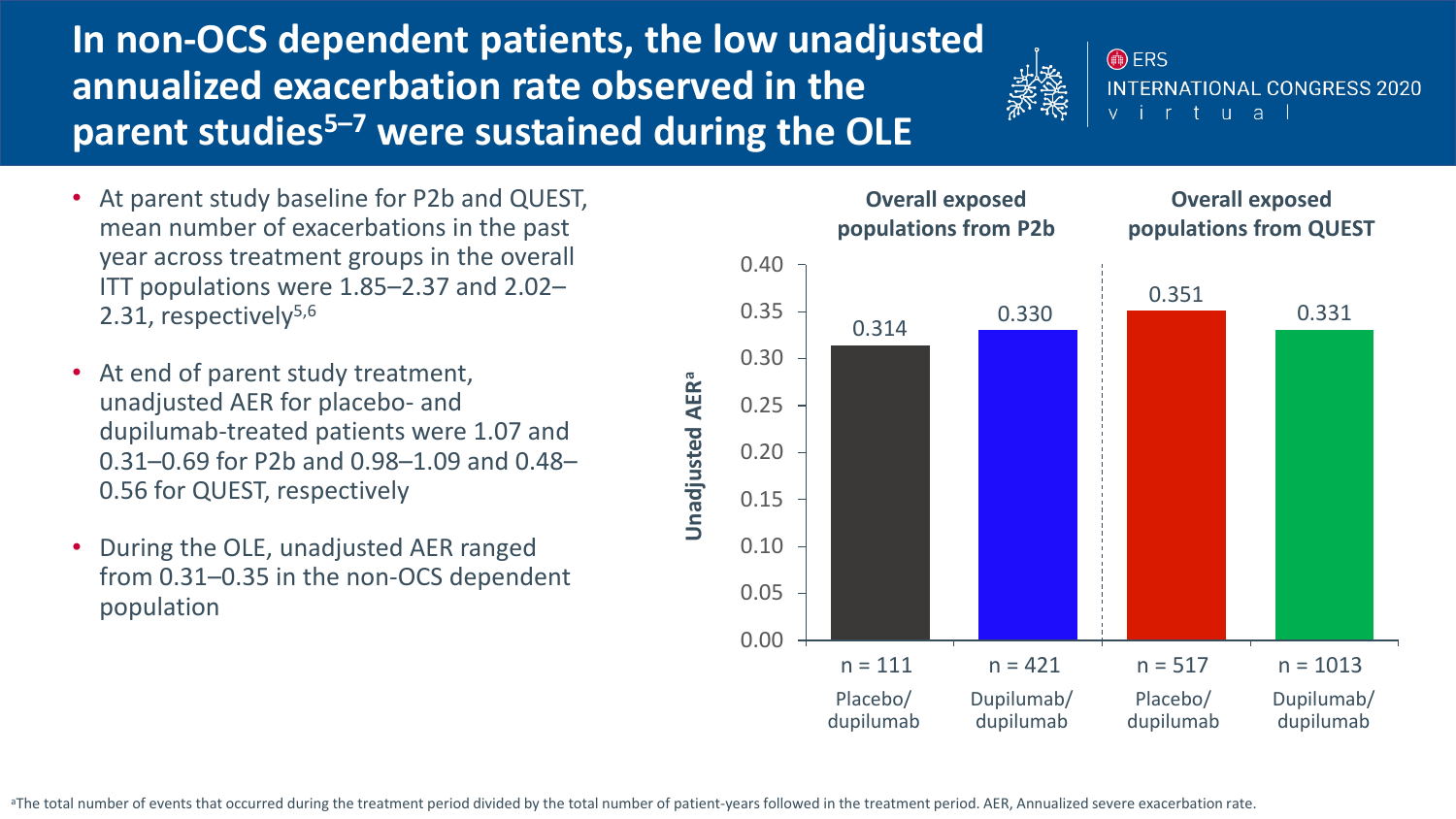### **In non-OCS dependent patients, improvements in FEV<sup>1</sup> observed in the parent studies<sup>5</sup>–<sup>7</sup> were sustained during the OLE**



- At parent study baseline for P2b and QUEST, mean  $\text{FEV}_1$  across treatment groups in the overall ITT populations was 1.79–1.86 and 1.75–1.78 L, respectively $5,6$
- At end of parent study treatment, mean  $FEV_1$  for placebo- and dupilumab-treated patients was 1.99 and 2.11–2.15 L for P2b and 1.89–1.94 and 2.13 L for QUEST, respectively<sup>5,6</sup>
- At Week 96 of the OLE, mean  $FEV<sub>1</sub>$ was 2.02–2.12 L (13%–22% mean percent change from parent study baseline) in the non-OCS dependent population



BL represents the baseline of the parent study, Week 0 represents the start of the OLE, and Weeks refer to the time in OLE without regard to any time in any parent study. BL, baseline; SE, standard error.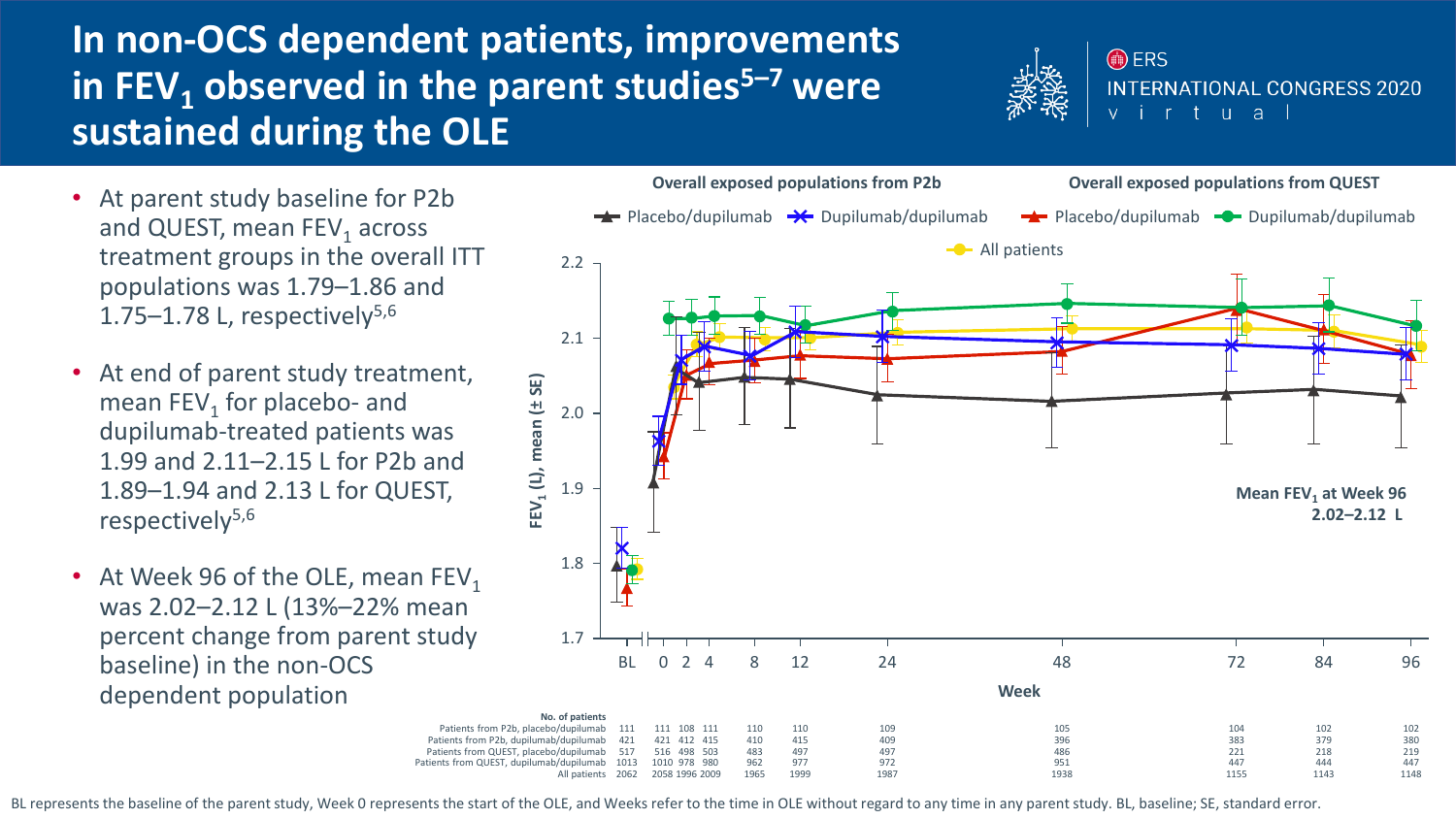## **Conclusions**



- Long-term treatment of adult and adolescent moderate-to-severe asthma patients with dupilumab 300 mg q2w was generally well tolerated, with a long-term safety profile that was consistent with that seen in the shorter duration parent studies, P2b, QUEST and VENTURE<sup>5-7</sup>
- Long-term treatment of adult and adolescent, non-OCS dependent, moderate-tosevere asthma patients with dupilumab demonstrated maintenance of the clinical efficacy that was observed in the parent studies, P2b and QUEST,<sup>5,6</sup> including a persistently low exacerbation rate and sustained improvements in lung function up to 96 weeks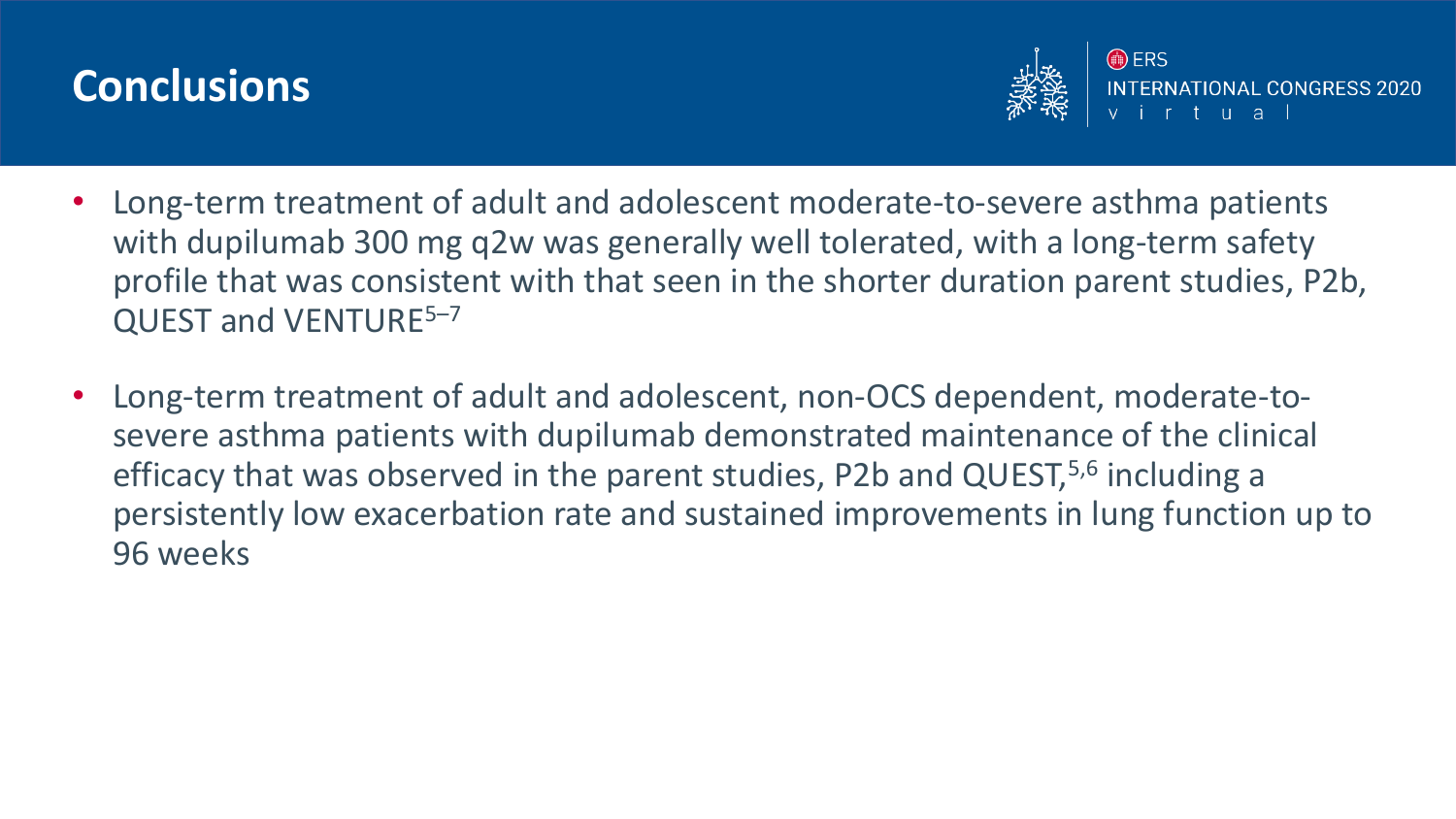### **Acknowledgements & Disclosures**



#### **Acknowledgements**

• Research sponsored by Sanofi and Regeneron Pharmaceuticals, Inc. ClinicalTrials.gov Identifier: NCT02134028. Medical writing/editorial assistance provided by Jennifer L.F. Port, PhD, of Excerpta Medica, funded by Sanofi Genzyme and Regeneron Pharmaceuticals, Inc.

#### **Disclosures**

- **Wechsler ME:** AstraZeneca, Boehringer Ingelheim, Equillium, Gala Therapeutics, Genentech, Genzyme, Mylan, Novartis, Pulmatrix, ResTORbio, Regeneron Pharmaceuticals, Inc., Sentien Biotechnologies, Teva – personal fees; GSK, Sanofi – grants and personal fees
- **Ford LB:** 3M, Aimmune, AstraZeneca, DBV, Genentech, Glenmark, GSK, Hoffmann-La Roche, Novartis, Pearl, Sanofi, Teva grant support through institution; Sanofi national consultant
- **Maspero JF:** AstraZeneca, Sanofi consultant; Boehringer Ingelheim, GSK, Menarini, Novartis, Uriach speaker fees; Novartis research grants
- **Pavord ID:** Aerocrine, Almirall, AstraZeneca, Boehringer Ingelheim, Chiesi, GSK, Novartis, Sanofi/Regeneron Pharmaceuticals, Inc., Teva speaker fees; AstraZeneca, GSK, Sanofi/Regeneron Pharmaceuticals, Inc., Teva – payments for organizing educational events; AstraZeneca, Boehringer Ingelheim, Chiesi, Circassia, Genentech, GSK, Knopp, Merck, Novartis, Sanofi/Regeneron Pharmaceuticals, Inc., Teva – consultant fees; AstraZeneca, Boehringer Ingelheim, Chiesi, GSK, Teva – international scientific meeting sponsorship; Chiesi – research grant; GSK − payments to support FDA approval meetings; Bayer, Insmed, Merck − payments for use of the Leicester Cough Questionnaire (of which he is a co-patent holder of the rights) in clinical trials; expert witness for a patent dispute involving AstraZeneca and Teva
- **Tohda Y:** AstraZeneca, Kyorin Pharmaceutical, Sanofi consultant
- **Langton D:** Sanofi research funding
- **Domingo C:** ALK, Allergy Therapeutics, Almirall, AstraZeneca, Boehringer Ingelheim, Chiesi, Esteve, Ferrer, GSK, HAL Allergy, Inmunotek, Menarini, Novartis, Pfizer, sanofi-aventis, Stallergenes Greer, Takeda, Teva – travel and speaker fees
- Papi A: AstraZeneca, Boehringer Ingelheim, Chiesi, GSK, Mundipharma, Teva report grants, personal fees, non-financial support, other; Menarini, Novartis, Zambon personal fees, nonfinancial support; Sanofi – grants
- **Bourdin A:** GSK non-financial support during the conduct of the study; Acceleron Pharma, Actelion, Galapagos, MSD, Nuvaira, Pulmonx, United Therapeutic, Vertex Pharmaceuticals other; Boehringer Ingelheim – grants and personal fees; AstraZeneca, Chiesi, GSK, Regeneron Pharmaceuticals, Inc., Sanofi – personal fees
- **Watz H:** AstraZeneca, Boehringer Ingelheim, Bayer, Chiesi, GSK, Novartis, Sanofi, Takeda consultant, travel and speaker fees
- **Park HS: No conflicts of interest to disclose**
- **Chapman KR:** AstraZeneca, Boehringer Ingelheim, CSL Behring, Genentech, Grifols, Kamada, Mereo Biopharma, Novartis, Roche, Sanofi grants and personal fees; Amgen, Baxter, GSK grants; CIHR-GSK Research Chair in Respiratory Health Care Delivery, UHN, Merck – personal fees.
- **Mao X, Djandji M, Kapoor U, Mannent LP, Laws E, Hardin M:** Sanofi employees, may hold stock and/or stock options in the company.
- **Ortiz B, Khokhar FA, Ruddy M, Amin N:** Regeneron Pharmaceuticals, Inc. employees and shareholders.